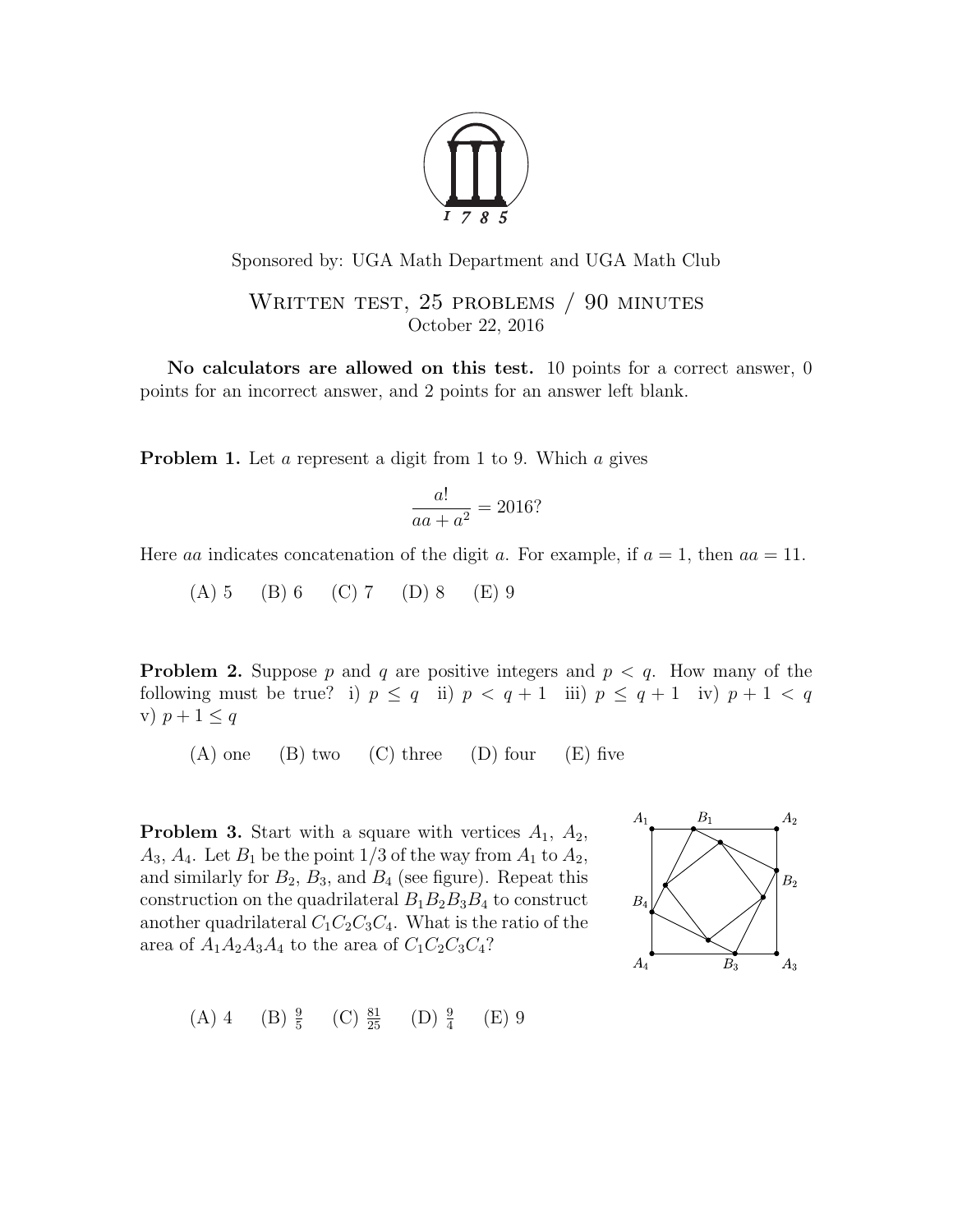**Problem 4.** What is the 100th digit in the decimal expansion of  $\frac{1}{7}$ ?

(A) 0 or 9 (B) 1 or 8 (C) 2 or 7 (D) 3 or 6 (E) 4 or 5

Problem 5. What are the leftmost 3 digits of

$$
142857143 \cdot 121935032 \quad ?
$$
\n(A) 168

\n(B) 171

\n(C) 172

\n(D) 173

\n(E) 174

Problem 6. Compute

$$
\frac{1}{\sqrt{0} + \sqrt{2}} + \frac{1}{\sqrt{1} + \sqrt{3}} + \frac{1}{\sqrt{2} + \sqrt{4}} + \dots + \frac{1}{\sqrt{2014} + \sqrt{2016}}.
$$
\n(A) 
$$
\frac{\sqrt{2016}}{2}
$$
\n(B) 
$$
\frac{\sqrt{2016} + \sqrt{2015}}{2}
$$
\n(C) 
$$
\frac{\sqrt{2016} + \sqrt{2014}}{2}
$$
\n(D) 
$$
\frac{\sqrt{2016} + \sqrt{2015} - \sqrt{2014}}{2}
$$
\n(E) 
$$
\frac{\sqrt{2016} + \sqrt{2015} - 1}{2}
$$

Problem 7. The roots of the 6th degree polynomial

$$
x^{6} - 19x^{5} + 145x^{4} - 565x^{3} + 1174x^{2} - 1216x + 480
$$

are 1, 2, 3, 4, 5, one of which occurs with multiplicity 2. Which one?

(A) 1 (B) 2 (C) 3 (D) 4 (E) 5

**Problem 8.** How many numbers  $n, 0 < n < 10^5$ , have the property that any permutation of their digits is divisible by 5?

(A) 4 (B) 5 (C) 31 (D) 83 (E) 1999

**Problem 9.** If you know P is closer to  $(3, 1)$  than to  $(1, 3)$  and closer to  $(2, 4)$  than to  $(4, 6)$ , and closer to  $(3, 2)$  than to  $(3, 0)$ , what is the area of the region in which P is constrained to lie?

(A) 9 (B) 18 (C) 27 (D) 0, because there is no such point  $P$  $(E)$   $\infty$ , because the region is unbounded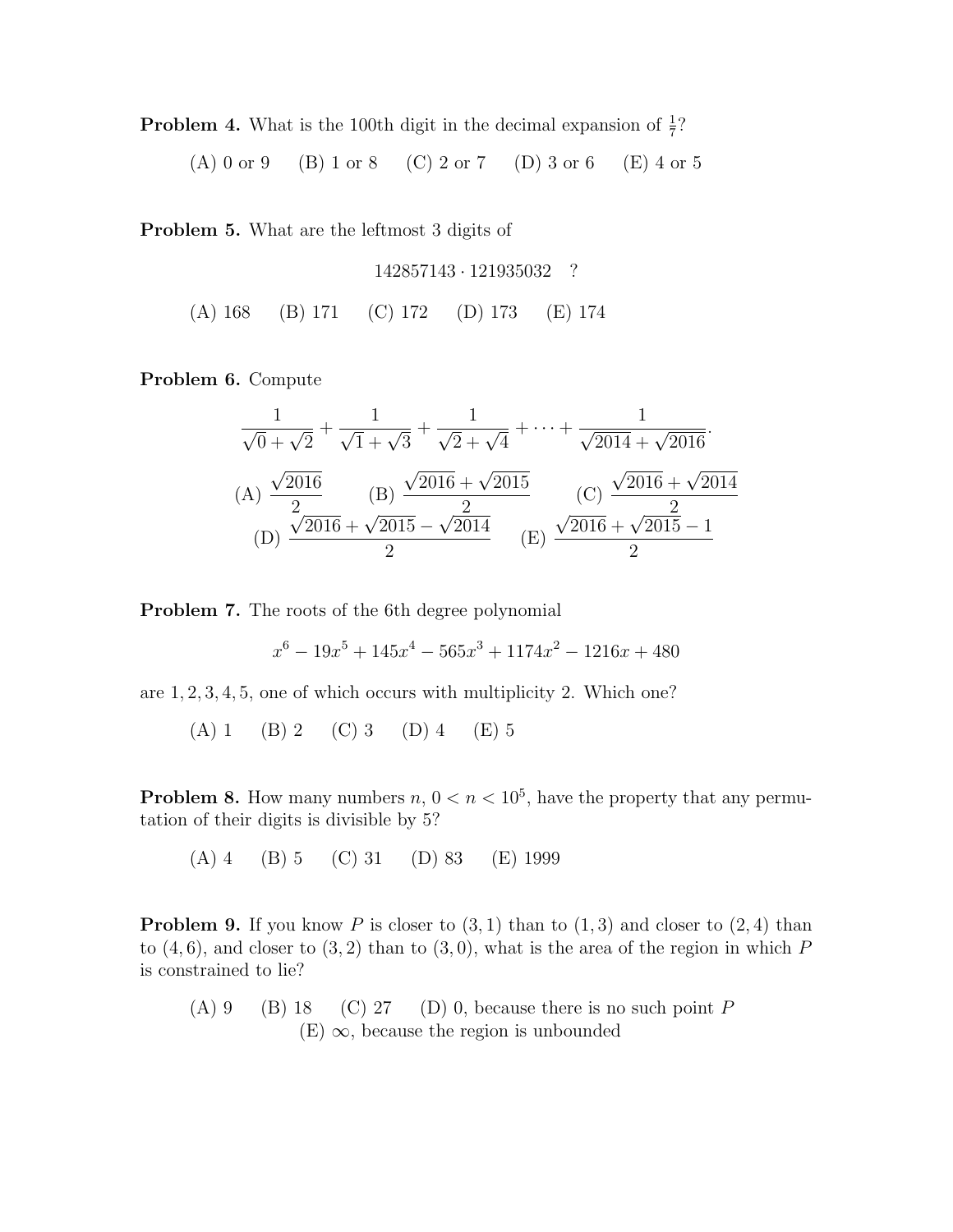Problem 10. Four friends go on vacation, each to a different location. Each sends a postcard to two friends, chosen at random from the three others with equal probability. What is the probability that each one gets postcards from the same two friends she sent postcards to?

(A) 0 (B) 
$$
\frac{1}{81}
$$
 (C)  $\frac{1}{27}$  (D)  $\frac{1}{8}$  (E)  $\frac{1}{6}$ 

**Problem 11.** Seven friends go on vacation, each to a different location. Each sends a postcard to three of the friends, chosen at random from the six others with equal probability. What is the probability that each one gets postcards from the same three friends he sent postcards to?

(A) 0 (B) 
$$
\frac{1}{\binom{6}{3}^4}
$$
 (C)  $\frac{1}{\binom{6}{3}^3}$  (D)  $\frac{1}{6^3}$  (E)  $\frac{1}{6!}$ 

**Problem 12.** There are 100 lockers in a row, labelled 1-100, and all the doors are initially closed. One hundred mischievous students begin opening and closing doors: the first student opens every door; the second closes every other door, beginning with the first;  $\dots$ , the *n*th student changes the status of every *n*th door, beginning with the first. How many of the doors will be open after the 100th student finishes?

(A) 1 (B) 9 (C) 10 (D) 11 (E) 50

**Problem 13.** In a scalene triangle with side lengths  $a < b < c$  opposite angles  $\alpha < \beta < \gamma$ , which of the following is largest?

(A) 
$$
\frac{a}{\sin \alpha}
$$
 (B)  $\frac{b}{\sin \beta}$  (C)  $\frac{c}{\sin \gamma}$  (D) the diameter of the circumscribed circle  
(E) those are all the same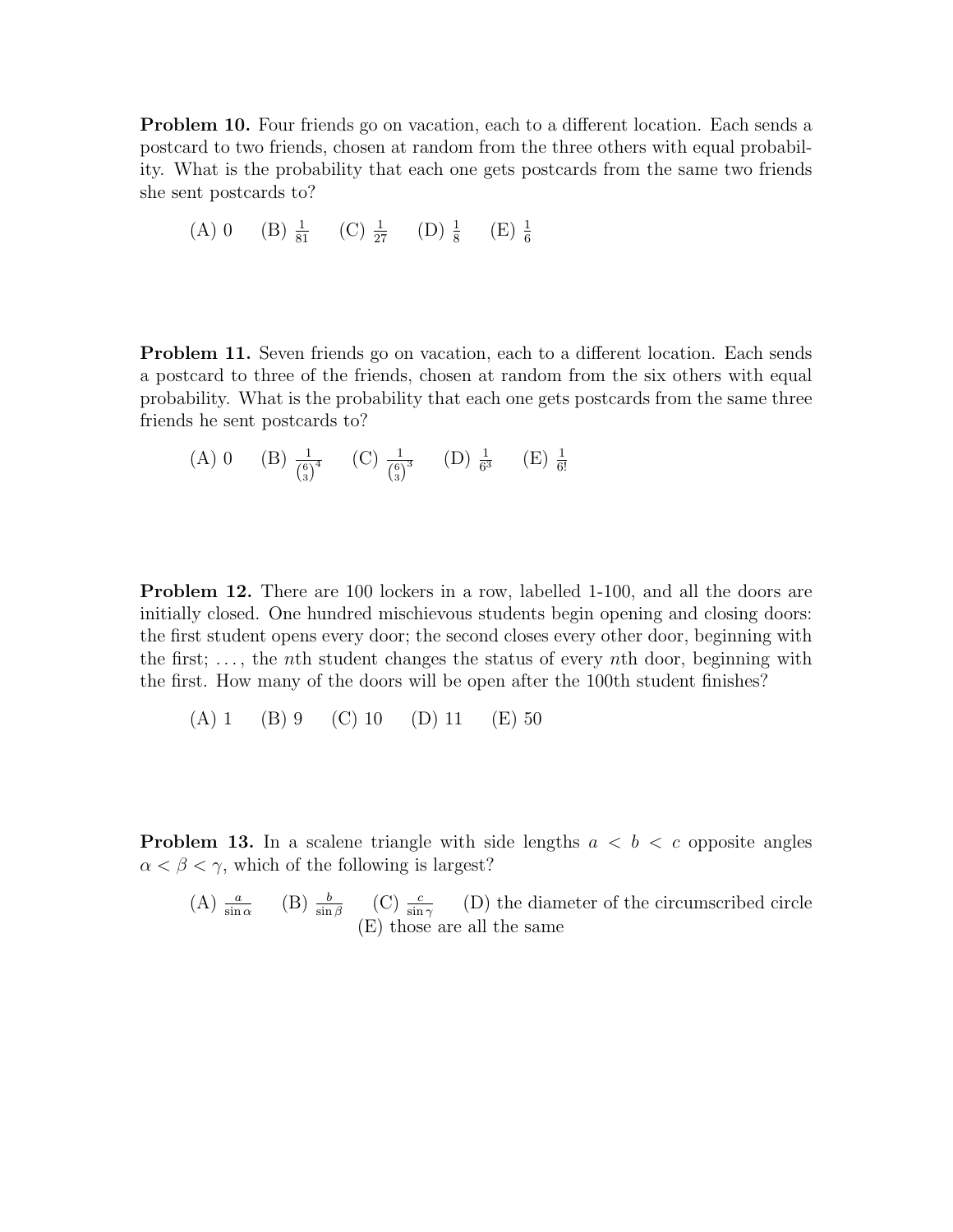

**Problem 15.** Suppose x and y are two-digit numbers with the property that  $\frac{1}{x} = 0.\overline{0y}$ and  $\frac{1}{y} = 0.\overline{0x}$ . (For example, if  $x = 12$ , then  $\frac{1}{y} = 0.\overline{012} = 0.012012012...$ ) What is  $x + y$ ?

(A)  $64$  (B)  $70$  (C)  $120$  (D) There is more than one pair.  $(E)$  There are no such x and y.

**Problem 16.** Two angles  $\alpha$  and  $\beta$  are chosen in the first quadrant as shown, together with a circle of radius 1. P lies on the circle, and  $PQ \perp OQ$ . What is the vertical distance between  $P$  and  $Q$ ?



(A)  $\sin(\beta)$  (B)  $\sin(\alpha+\beta)$  (C)  $\sin(\beta-\alpha)$  (D)  $\sin(\beta)\cos(\alpha)$  (E)  $\sin(\alpha)\cos(\beta)$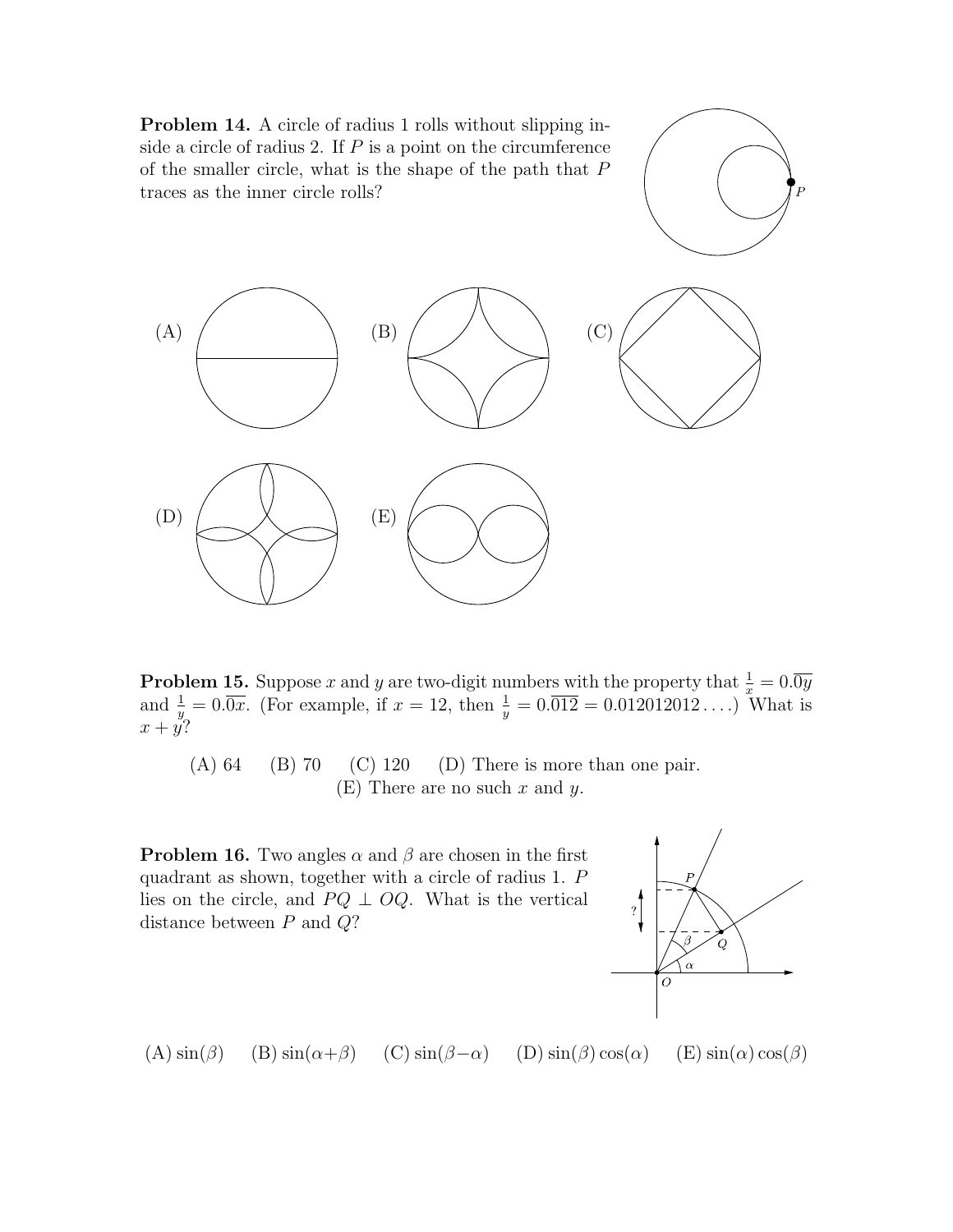

Problem 18. In the diagram shown, the letters  $a-f$  represent the areas of the regions. Which combination of  $a, b, c, d, e$  adds up to  $f$ ?

(A)  $a + b + c + d + e$  (B)  $a + c + e$  (C)  $a + b + d + e$  (D)  $b + c + d$  $(E)$  no combination is guaranteed to equal  $f$ 

**Problem 19.** Think of a positive integer x. Multiply it by 3. Add up the digits. Multiply that by 3. Add the digits one last time. Is your number now 9? Let  $n$  be the smallest  $x$  such that your number at the end is not 9. What is the sum of the digits of  $n$ ?

(A) 5 (B) 6 (C) 8 (D) 9 (E) 11

Problem 20. Start with a cube. Connect the centers of the faces to create an octahedron. Connect the centers of the faces of the octahedron to form another cube. What is the ratio of the volume of the larger cube to the volume of the smaller cube?

(A) 6 (B) 8 (C) 9 (D) 27 (E) 36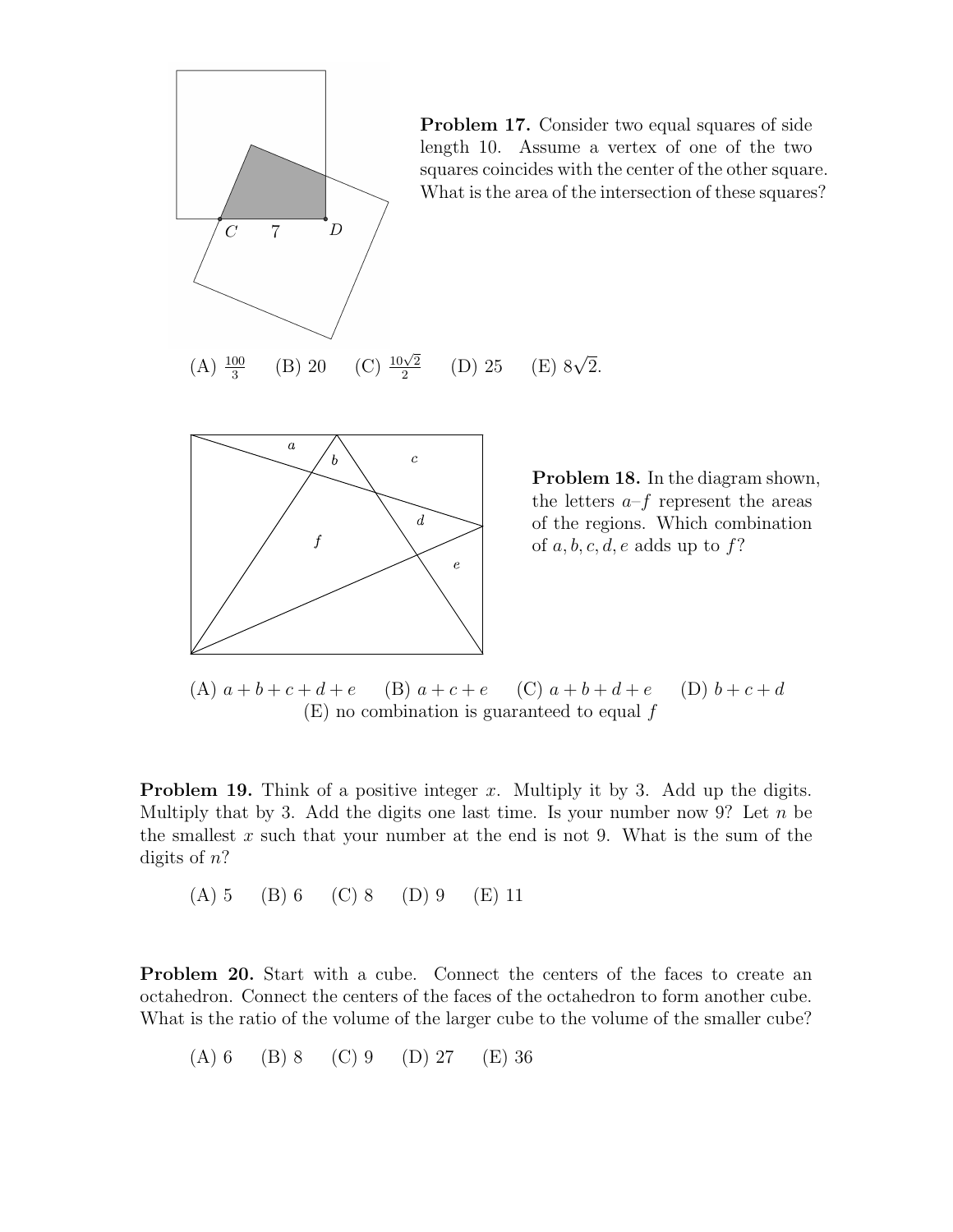**Problem 21.** Let  $r_1$ ,  $r_2$ ,  $r_3$ , and  $r_4$  be real roots of the polynomial

$$
x^8 - 6x^7 - 15x^4 - 6x + 1
$$

with  $r_1 \le r_2 \le r_3 \le r_4$ . What is  $r_1r_2 + r_3r_4$ ?

(A) 
$$
-5
$$
 (B) 0 (C) 2 (D) 3 (E) 5

**Problem 22.** We all know that if a and b are the legs of a right triangle and c is the hypotenuse, then  $a^2 + b^2 = c^2$ . If instead we consider the equation

$$
a^{-2} + b^{-2} = x^{-2},
$$

what does  $x$  represent?

(A) the hypotenuse of the triangle (B) the perimeter (C) the altitude (from hypotenuse to opposite vertex) (D) the area (E) the diameter of the inscribed circle

**Problem 23.** Each point  $(p, q)$  in the unit square  $0 \leq p \leq 1$ ,  $0 \leq q \leq 1$  corresponds to a parabola  $y = x^2 + px + q$ . Let R be the region in the unit square corresponding those parabolas that intersect the line  $y = x$ . Which of the following is true about the area  $A$  of  $R$ ?

(A) 
$$
0 \le A < \frac{1}{5}
$$
 (B)  $\frac{1}{5} \le A < \frac{2}{5}$  (C)  $\frac{2}{5} \le A < \frac{3}{5}$  (D)  $\frac{3}{5} \le A < \frac{4}{5}$  (E)  $\frac{4}{5} \le A \le 1$ 

Problem 24. Let three circles of radius 1 each intersect the others' centers and draw a small circle internally tangent to all three as in the figure below. What is the radius of the small circle?